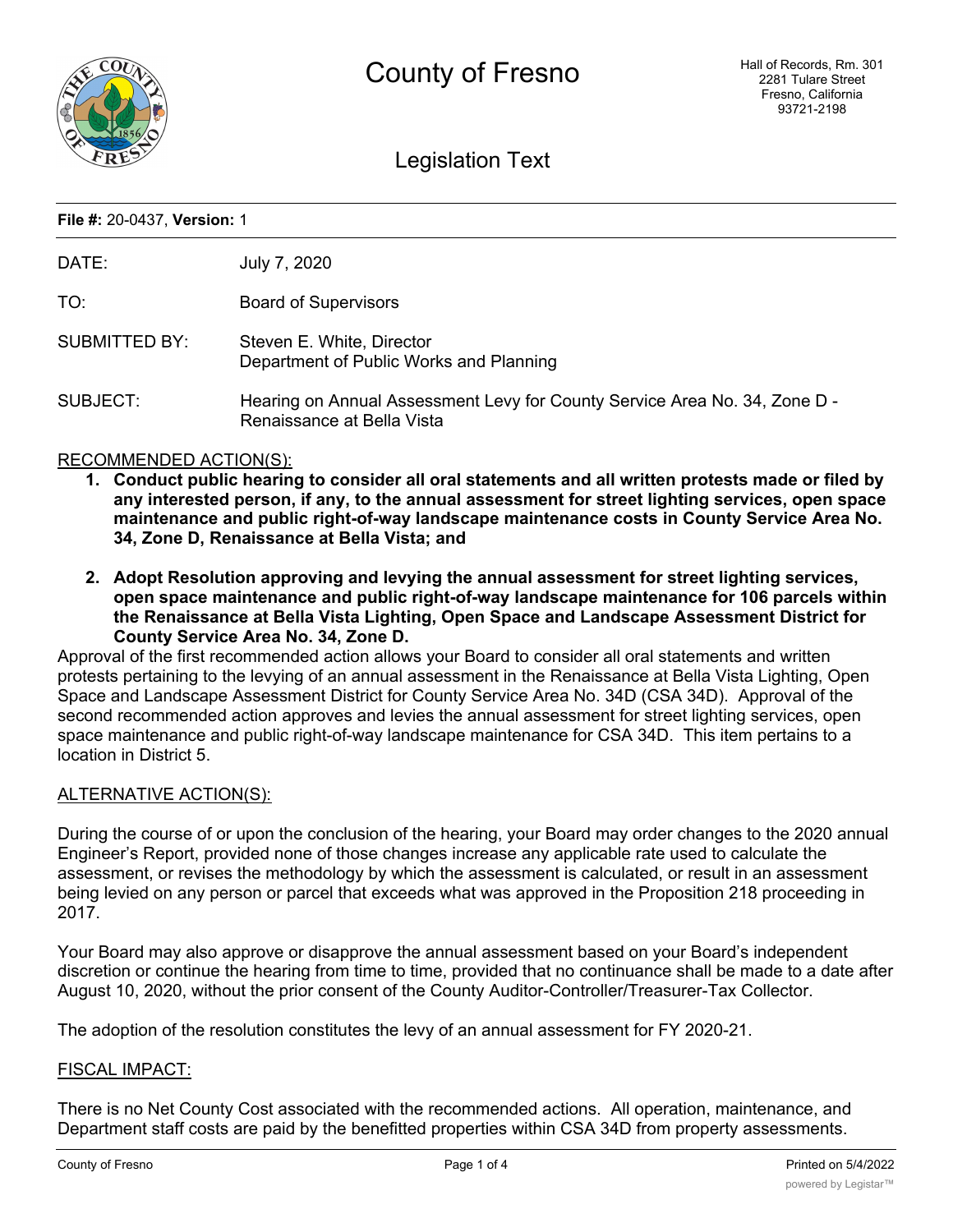## DISCUSSION:

CSA 34D was formed on December 5, 2017. The District was created for Tract No. 4968, Renaissance at Bella Vista, as shown on Exhibit A. The zone consists of approximately 59.42 acres and is located in the Millerton Specific Plan area on the south side of Millerton Road, west of the intersection of Millerton Road and Winchell Cove Road. Services provided to the 106 parcels in CSA 34D levied under the Landscape and Lighting Act of 1972 include administration of the following: street lighting services, open space maintenance and public right-of-way landscape maintenance.

On December 5, 2017, after a Proposition 218 proceeding in which CSA 34D property owners received an opportunity to protest. The Board approved an assessment (that is, per parcel) as for six years (detailed on Attachment A).

In a Proposition 218 proceeding in 2017, CSA 34D property owners approved a formula providing that the assessment may be adjusted for any or all six budget years after FY 2017-18 to provide for building reserves and addressing inflation to an amount not exceeding the applicable annual CPI of 1.0126. After the end of the seventh year (FY 2023-24), the yearly assessment per parcel, adopted by your Board and approved by CSA 34D property owners, will remain at the same amount unless CSA 34D property owners approve an increased assessment through another Proposition 218 ballot process. The 106 parcels receiving street lighting services, public right-of-way landscape maintenance and open space maintenance, will pay 100% of the costs associated with the service.

## Annual Engineer's Report:

As part of its June 9, 2020, resolution initiating this proceeding, the Board appointed and designated Steven E. White, P.E., Director of the Department of Public Works and Planning, as the Assessment Engineer, and directed him to prepare an Engineer's Report, to be filed with the Board under Article XIII D, Section 4, of the California Constitution, and in compliance with the Landscaping and Lighting Act of 1972.

The Engineer's Report was filed with the Clerk of the Board on June 9, 2020, and the Board accepted that report as part of its adopted resolution of intention on the same date.

## Annual Assessment

As described in the Engineer's Report, the annual assessments are for:

#### Street Lighting Services

Street lighting, including the payment of PG&E usage charges and payment of all administrative costs associated therewith, to provide year-round street safety lighting along all of the CSA 34D streets and to maintain the visual presentation of those streets in a ready-to-serve status for the benefit of all CSA 34D parcels, including operating reserves;

#### Open Space Maintenance

All work and expenses associated with the monitoring of the restored riparian habitat and maintenance of the recreational trails and open space along the White Fox Creek Parkway corridor, which includes Outlots A and B of Tract 4968, as required by the open space impact mitigation requirements set forth in the conditions of development approval for Tract 4968;

## Public Right-of-Way Landscape Maintenance

All work and expenses associated with the maintenance of the 0.76 acres of public-right-of-way and common area landscaping, required by the Millerton Specific Plan and the Conditions of Approval for the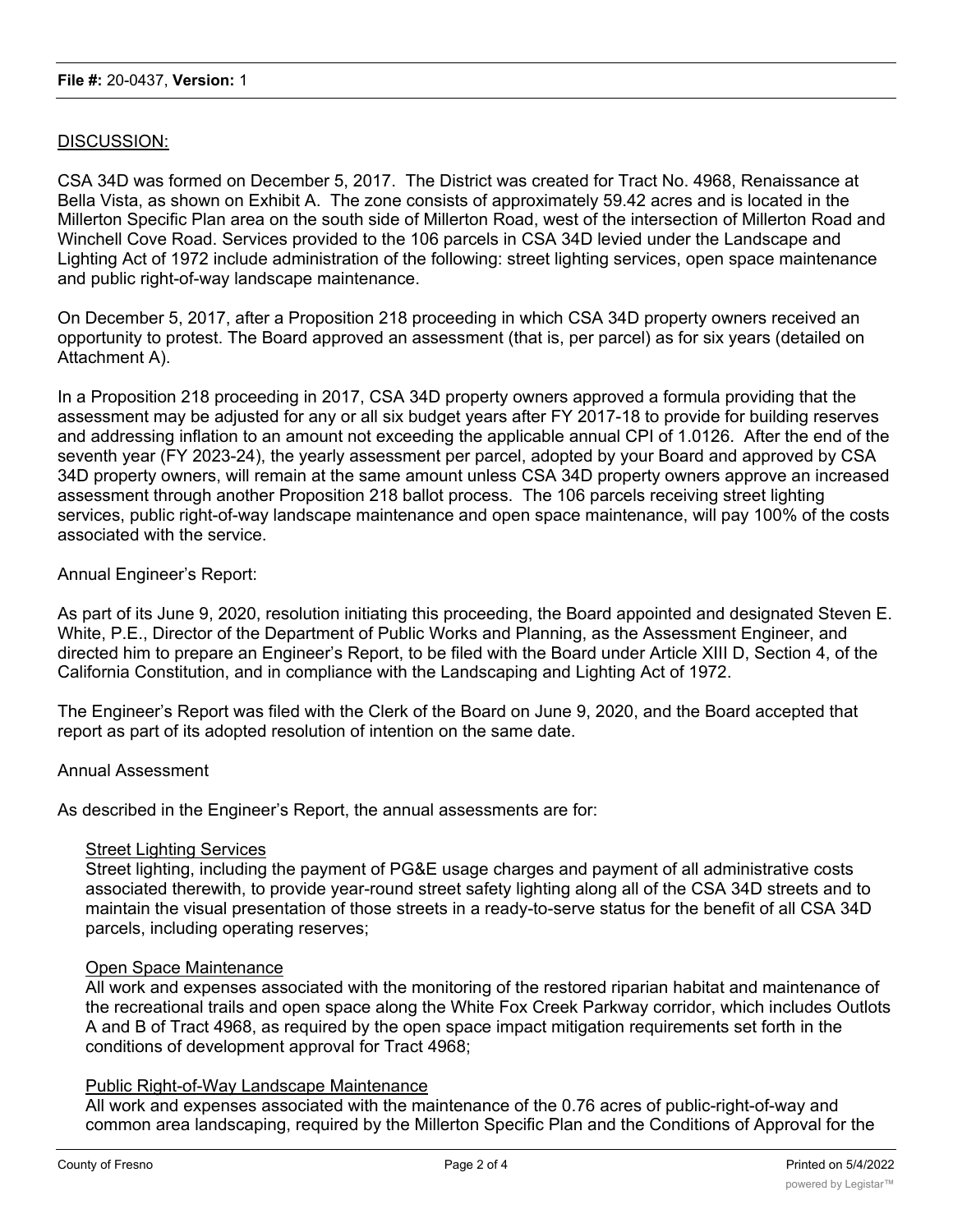#### **File #:** 20-0437, **Version:** 1

development of Tract 4968, to enhance the visual presentation of the community for the benefit of all of the CSA 34D parcels, including twice-monthly service that includes weed and trash removal, plant care and irrigation system maintenance, and weed and trash removal on two outlots designated for the protection of cultural resources, and including operating reserves;

#### Administration

County administration costs (including labor, legal, and annual audits).

The report includes street lighting services, open space maintenance and public right-of-way landscape maintenance and all the administrative costs to administer these services for CSA 34D.

Attachment A shows the maximum assessment approved by the property owners for each of the 106 singlefamily residence parcels in CSA 34D over the first six years after the 2017 Proposition 218 proceeding. For FY 2019-20, the assessment for each of the 106 single-family residence parcels in CSA 34D is \$120.41. That amount and equal proportionality for all parcels is based on each parcel receiving an equal special benefit from street lighting services, open space maintenance and public right-of-way landscape maintenance. The projected assessment for each of the 106 developed single-family residence parcels in CSA 34D may be increased by no more than 1.0216% over the previous year to build reserves to comply with the Board's 50% cash reserve requirement.

#### Annual Assessment Process:

This is not a Proposition 218 proceeding. Assessments governed by the Landscaping and Lighting Act of 1972 must be levied annually. Because the assessment described in this report does not exceed the amount approved by the CSA 34D property owners in a Proposition 218 proceeding in 2017, it is not "increased" for purposes of Proposition 218. That means the special notice, protest, and hearing requirements of Proposition 218, including the provision of printed protest ballots, is not applicable here.

At the public hearing, your Board must consider all oral statements and all written protests made or filed by any interested person. Any interested person may, prior to the conclusion of the hearing, file a written protest with the Clerk, or having previously filed a protest, may file a written withdrawal of that protest. A written protest shall state the name of the property owner or authorized representative, all grounds of objection and the Assessor's Parcel Number of the property in CSA 34D.

During the course of or upon the conclusion of the hearing, your Board may order changes to the report, provided none of those changes increase any applicable rate used to calculate the assessment, or revises the methodology by which the assessment is calculated, or result in an assessment being levied on any person or parcel that exceeds what was approved in the Proposition 218 proceeding in 2017.

Your Board may approve or disapprove the annual assessment based on its independent discretion or continue the hearing from time to time, provided that no continuance shall be made to a date after August 10, 2020, without the prior consent of the County Auditor-Controller/Treasurer-Tax Collector.

Your Board may adopt either the proposed resolution confirming the annual assessment or as amended by the Board. The adoption of the resolution constitutes the levy of an annual assessment for FY 2020-21.

## REFERENCE MATERIAL:

BAI #32, June 9, 2020 BAI # 9, December 5, 2017

# ATTACHMENTS INCLUDED AND/OR ON FILE: